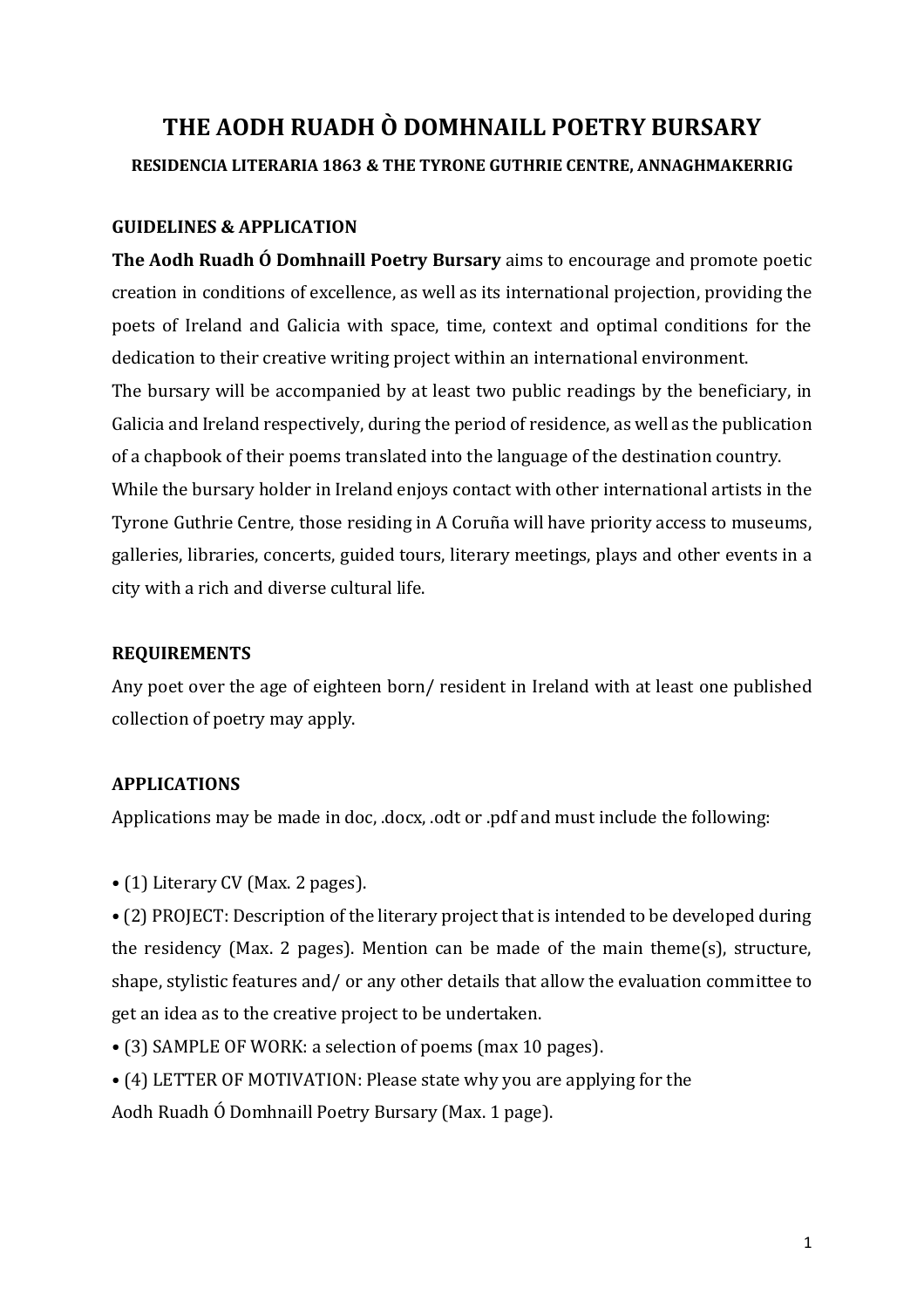All documents to be sent as an attachment t[o 1863coruna@gmail.com](mailto:1863coruna@gmail.com) on or before **22:00 GMT on May 17, 2022.** With the subject heading: "Aodh Ruadh Ó Domhnaill Poetry Bursary." In the event that the application is not received in full, the application will be rejected, and the applicant be excluded from the call.

Enquiries with re: to any of the above can be sent to [keith.payne@mac.com](mailto:keith.payne@mac.com)

# **SELECTION AND EVALUATION CRITERIA**

Applications will be submitted to evaluation committees appointed by the 1863 Literary Residence and the **Aodh Ruadh Ó Domhnaill Poetry Bursary.**

The evaluation committees will choose the project they consider worthy of the bursary, evaluating:

- artistic quality and viability of the literary project.
- excellence of literary trajectory.
- suitability of the letter of motivation.

# **RESOLUTION AND PUBLICATION OF THE RESULT OF THE CALL**

The awardee will be notified during the second half of June 2022 at the email address provided.

Applications submitted that do not comply with the rules governing this call will be rejected. No correspondence will be maintained with applicants who are excluded from the final selection.

### **OBLIGATIONS OF THE BENEFICIARIES**

• Communicate in writing, within ten calendar days from the announcement of the awarding of the Poetry Bursary, the acceptance of the same and the bases that regulate the bursary.

• Accept and comply with the agreement that governs the correct use of the facilities of the Residence in Galicia, in a respectful, appropriate and responsible manner, and strictly for the agreed period. Spouses, relatives, companions and pets will not be admitted to the residences, which are intended for the concentrated individual development of the creative work of the writer.